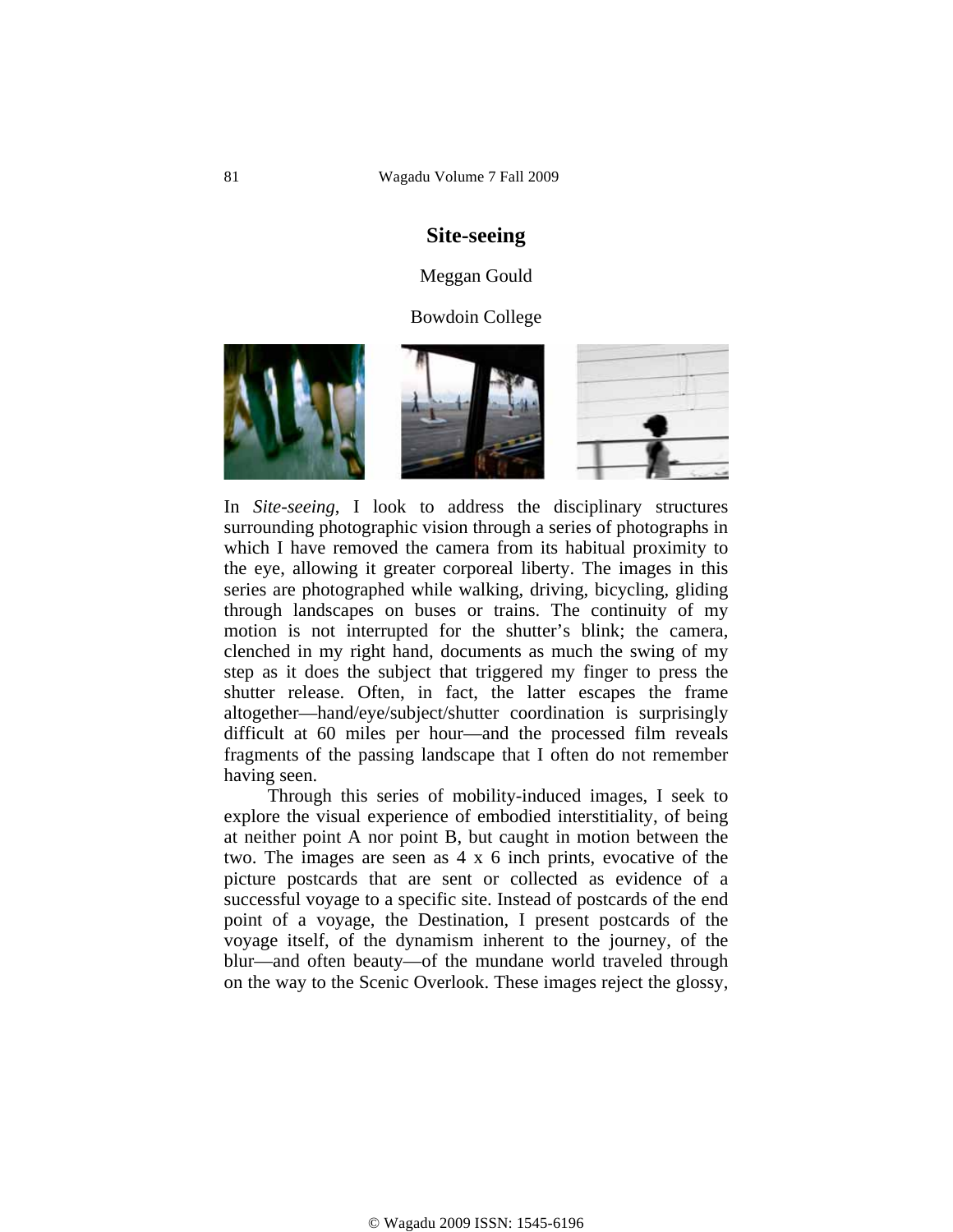hygienic conventions in tourist photography, where the postcards available for purchase at the kiosk overlooking the Destination be it canyon, monument, battlefield, or cityscape—cannot but be simulacral in nature; we stand for a few brief moments, witnessing the landscape stretched out before us, and allowing the colorsaturated, static version prettily packaged in the postcard we will buy to send to our family to supercede our vision of the clouds, the rubbish bins, the fellow tourists jostling for the best view.

 I present this series, which now constitutes hundreds of images, unedited. The formal pleasure of some of the images—the rhythm of a passing pedestrian stride, the stark isolation of an abandoned car in the middle of a field—must be seen in the context of the vast quantity of unremarkable images—too blurry, too skewed, perhaps—that are documents of the tedious, illfocused monotony that constitutes much of daily motion. The temptation to highlight the more "successful" images is a false lure; as Clément Chéroux points out in his *Fautographie—Petite histoire de l'erreur photographique*, "The fickleness of [photographic] errors is essentially that they are the responsibility of those that judge them as such. The verdict relies on the person who pronounces it, and, thus, the context in which he/she is located—a context greatly determined by the here and now"<sup>1</sup> (Chéroux, 2003, p. 42).

 The notion of photographic error must be reconsidered in an exercise such as this series; it is rather the hundreds of images, as a whole—good, bad, or indifferent as they might be judged—that are used to probe a larger theoretical issue than the success of individual images. To carefully edit a series such as this, to glean all but the most formally pleasing images, would be to contradict its purpose. Movement through landscape, and our vision thereof, is not "picture-perfect," it is indistinct half-glances, missed chances as we round corners, moments of clarity foregrounded with motion blur. Graham MacPhee aptly states: "Vision has come to imply a paradigm of meaningfulness based on clarity and coherence, against which alternative forms of experience are cast as aberrant, incoherent, and false" (MacPhee, 2002, p. 17). The decision to not edit this series allows me to insist that these latter, "alternative"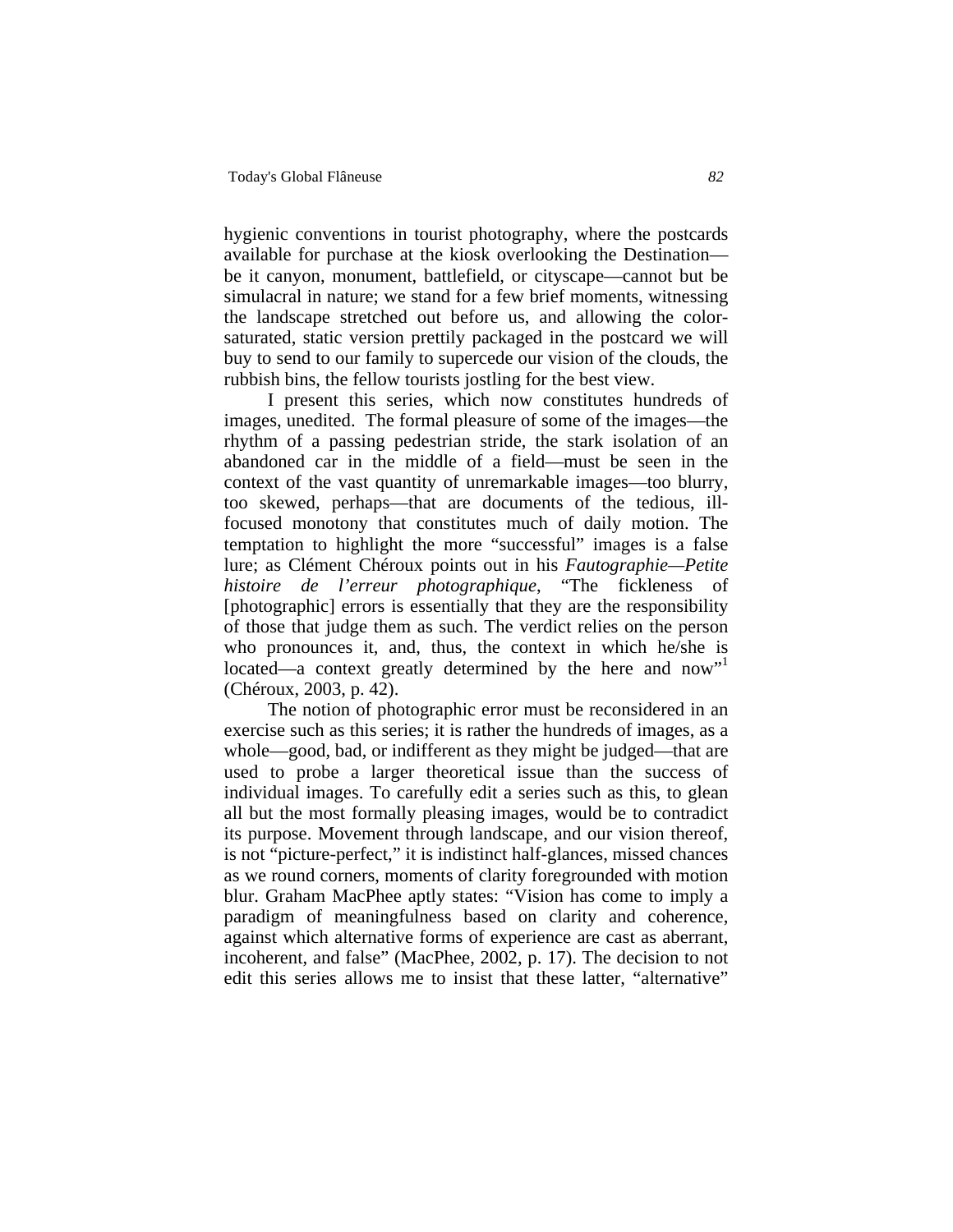visual experiences are not cast as aberrant. To favor some of the resulting images over others would be to reify the popular conception of clarity and formality that I question in the experience of vision.

 These images, or instances of landscape, were recorded in France, South Africa, Zanzibar, Zambia, New York, Florida, Germany; they attempt to document the experience of active reception, nose pressed against the glass, watching the countryside or city streets pass by. How we interact with spaces unrolling on either side of us—both as we speed through them in our daily journeys and when we assign ourselves the role of 'tourist' in new places, intrigues me, for the experiences are dissimilar. In this series I am away from home, traveling as a passenger in unknown territory, concentrating on my role as viewer, attempting to photograph the gaze of the embodied viewer. As it is this gaze itself that interests me, I do not separate the resulting photographs by place—continent, city, or state—or by physical means of transportation—foot, automobile, or train, the distinction is only a matter of relative speed; the experience of my traveler's gaze remains constant.

 I have chosen to present these images, unedited and irrespective of physical location upon firing of the shutter, following the form of an extensive grid, covering the entire space of a wall. As Rob Shields indicates, albeit in the context of mapping cyberspace: "Grids are a modernist model of space…The grid of the nineteenth century colonial map imposed latitude and longitude to encompass, define and therefore possess all possible places. By having a potential grid reference of anywhere everywhere was reduced. On a grid, here and there are irrelevant" (Shields, 2000, p. 149). To impose a rigid structure on such disparate and undisciplined imagery is to reassert an element of control, via presentation, into the chaotic reality of the encounter of the embodied viewer. In so doing I can confirm the irrelevancy of place as well as disallow the dominance of any individual image, allowing the viewer the freedom to meander through the photographs much as I did through the landscapes—doubling back, taking a side road, or carrying on straight through the frenzied mix